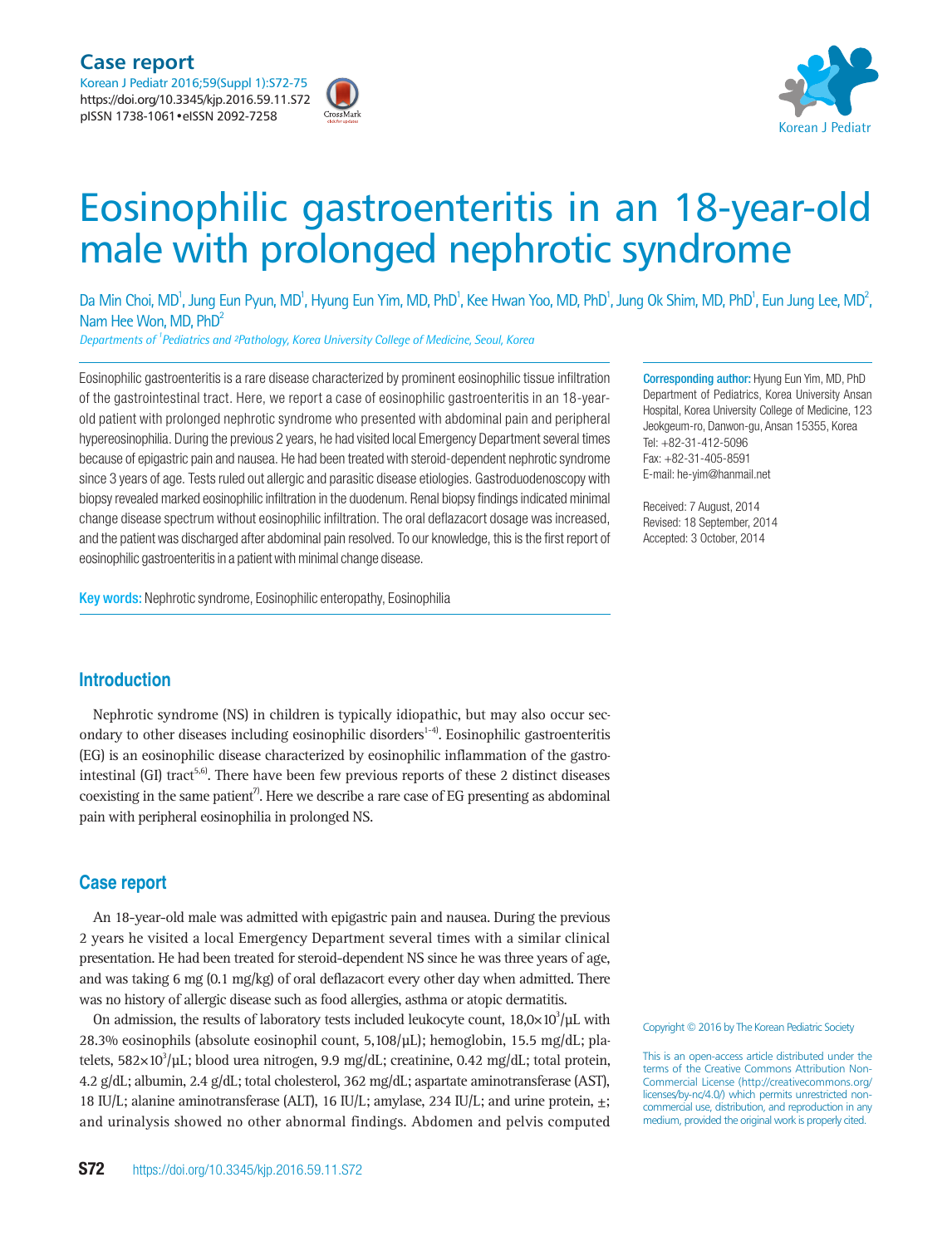tomogarphic scans were performed due to elevated amylase, and revealed wall thickening from the distal esophagus to the proximal jejunum and distal jejunal loops without evidence of pancreatitis (Fig. 1). When he was referred to our hospital after discharge from the local hospital, the patient's physical examination demonstrated no specific findings. Additional laboratory values were as follows: leukocyte count,  $14.8\times10^3/\mu$ L with 20.7% eosinophils of (absolute eosinophil count, 3,063/µL); hemoglobin, 14.6 mg/dL; platelets,  $501 \times 10^3/\mu$ L; peripheral blood smear, mild leukocytosis with eosinophilia; amylase, 68 IU/L; total IgE, 85.0 IU/mL; anti-dsDNA antibody, (–); stool exam, (–); anti-amoeba antibody (Ab) IgG, (–); Toxocariasis Ab, (–); urine protein, 4+; and spot urine protein/creatinine, 3.1.

The patient had grossly edematous findings without erosion or ulcer in duodenum on esophagogastroduodenoscopy. Biopsy specimens of the duodenal mucosa showed eosinophilic infiltration in the lamina propria up to 35/high-power field (Fig. 2).



**Fig. 1.** A computed tomographic scan of the abdomen showing the layered wall thickening and mucosal fold thickening of the duodenum (arrow).

Renal biopsy was performed to evaluate the relationship between hypereosinophilic syndrome (HES) and renal disease. The biopsy findings were (1) within the minimal change disease (MCD) spectrum with IgM deposits (IgM nephropathy), and (2) mild tubular atrophy with interstitial fibrosis. There was no infiltration of inflammatory cells, even eosinophils. Chest radiography and cardiac sonography were unremarkable. A diagnosis of EG and relapsed NS was made. On the 6th hospital day, the patient complained of epigastric pain again and the quantity of oral deflazacort was increased to 54 mg (1.2 mg/kg) per day, after which his symptoms improved. On the 11th hospital day, the patient was discharged with decreased proteinuria (spot urine protein/creatinine, 2.0) and decreased eosinophilia (absolute eosinophil count,  $72/\mu$ L). On follow-up, mild to moderate peripheral eosinophilia was a continuing issue, but the patient did not complained of further abdominal pain for 2 years. But recently he was admitted again for repetitive severe epigastric pain. There was severe peripheral eosinophilia (absolute eosinophil count, 5,054/µL), without proteinuria. The results of both abdomen computed tomography and duodenal biopsies were similar with previous results. Biopsy specimens of the duodenal mucosa showed eosinophilic infiltration up to 30/high-power field. His symptom was improved after treating with 50 mg of intravenous methylprednisolone IV for 3 days and he was discharged with decreased eosinophilia, on the 8th hospital day (absolute eosinophil count, 318/µL).

#### **Discussion**

The patient reported here had peripheral eosinophilia with abdominal pain as a form of EG and MCD presenting as NS. Serum eosinophilia and abdominal pain improved after administration of increased oral deflazacort. Heavy proteinuria also decreased in response to the same treatment. On second admis-



**Fig. 2.** (A) No epithelial dysplasia or structural abnormalities are visible (H&E, ×100). (B) Some inflammatory cells, including lymphocytes, plasma cells (thin arrow), and eosinophils (broad arrow), are visible in the lamina propria. The number of eosinophils increased up to 35/high-power field without intraepithelial infiltration (H&E,  $\times$ 400).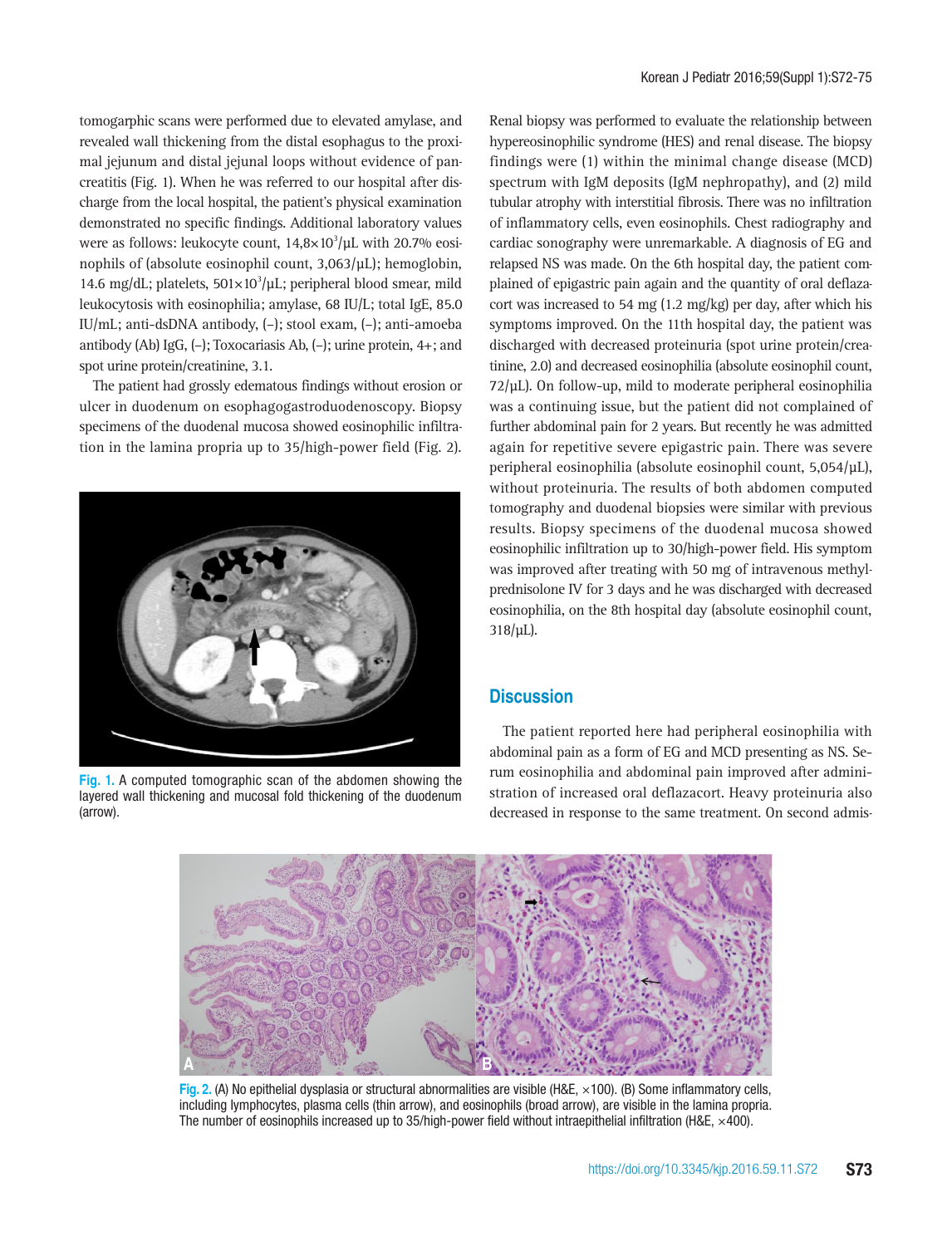sion, the patient only developed EG and was treated with methylprednisolone.

Although the etiology of EG is unknown, a history of allergies is reported in one-third to one-half of all patients with EG, suggesting an allergic basis<sup>6</sup>. One interesting case report describes the occurrence of NS in a patient with EG and a food allergy. In this patient, a direct causal association between atopic EG and NS was suggested by renal biopsy showing immune complex glomerulonephritis with bovine serum albumin<sup>7</sup>. Our patient had no history of allergy and normal serum IgE. To our knowledge, this is the first case report of child or adolescent with nonatopic EG and NS.

EG may also occur secondary to systemic diseases such as connective tissue disease or HES<sup>5)</sup>. HES is characterized by marked  $(>1,500\times10^6/L)$  and persistent ( $>6$  months) eosinophilia and multiorgan involvement without a clear etiology. The most frequently involved organs are the cardiovascular, pulmonary, hematopoietic and nervous systems<sup>4</sup>. HES also involves the GI tract in 25% of cases. It may be difficult to differentiate between HES with intestinal involvement and  $EG<sup>5</sup>$ .

EG is defined based on the following 3 criteria: the presence of GI symptoms, biopsy indicating eosinophilic infiltration of one or more areas of the GI tract from the esophagus to the colon, or characteristic radiological findings with peripheral eosinophilia, and no evidence of parasitic or extraintestinal disease<sup>8</sup>. Mucosal eosinophilic gastroenteritis, the most common type, manifests as abdominal pain, diarrhea, protein-losing enteropathy and/orvomiting<sup>5,6,8)</sup>, while the peripheral eosinophilic count appears normal in 23% to 40% of EG patients<sup>6</sup>. In our case, diagnosis was based on patient history (recurrent abdominal pain with nausea), infiltration of eosinophils on duodenal biopsy and peripheral eosinophilia. The patient had GI symptoms, but no extraintestinal signs such as skin nodules, lymphadenopathy or hepatosplenomegaly on physical examination, and no evidence of other organ involvement. Primary EG is a more appropriate diagnosis for our patient than GI involvement with HES. However, patients with EG may, in rare cases, progress to HES, so long-term follow-up and careful exam for new signs of HES are necessary<sup>5)</sup>.

Renal involvement is rarely observed in  $HES<sup>4,9,10</sup>$ . The mechanisms implicated in renal involvement are eosinophil cytotoxicity, mass effect due to eosinophilic infiltration and thromboembolic events secondary to cardiac damage<sup>10</sup>. In our case, NS anteceded the emergence of eosinophilia by several years. Thus, renal disease may be less likely to develop secondary to HES in our patient.

The first line of treatment for NS is corticosteroids<sup>1)</sup>. Corticosteroids improve proteinuria by regulating abnormal immune reactions<sup>11</sup>. Corticosteroids are also the most effective anti-inflammatory drugs used in the treatment of  $EG<sup>5,6,8</sup>$ . Their beneficial effects result from (1) the suppression of the synthesis and effects of eosinophil survival factors, (2) the direct induction of eosinophil apoptosis and (3) the stimulation of engulfment by professional phagocytic cells<sup>12)</sup>. Despite their different pathological mechanisms, the treatment of both EG and NS is the same, and thus there is a possibility that diagnosis of EG was delayed in our case.

In summary, we report the first case of nonatopic EG with NS. However, the association of these concomitant presentations is not clear. As many as 45% of children with NS will have a frequently relapsing course, and some will be steroid-dependent<sup>13)</sup>. This case emphasizes that, in children, treatment with prolonged steroid therapy has the potential to mask other diseases, even those that may be fatal. Thus, pediatricians should be cautious when examining child or adolescent treated with steroids for long periods.

## **Conflict of interest**

No potential conflict of interest relevant to this article was reported.

### **References**

- 1. Pais P, Avner ED. Idiopathic nephrotic syndrome. In: Kliegman R, Behrman RE, Jenson HB, Stanton BF, editors. Nelson textbook of pediatrics..19th ed. Philadelphia: Elsevier Saunders, 2012:1804-6.
- 2. Rajpoot DK, Pahl M, Clark J. Nephrotic syndrome associated with Kimura disease. Pediatr Nephrol 2000;14:486-8.
- 3. Park SY, Chang JH, Kim HW, Kim DK, Kim EY, Park JT, et al. A case of nephrotic syndrome in a patient with Churg-Strauss syndrome. Rheumatol Int 2010;30:1385-8.
- 4. Choi YJ, Lee JD, Yang KH, Woo JY, Kim BK, Bang BK, et al. Immunotactoid glomerulopathy associated with idiopathic hypereosinophilic syndrome. Am J Nephrol 1998;18:337-43.
- 5. Straumann A, Simon HU. The physiological and pathophysiological roles of eosinophils in the gastrointestinal tract. Allergy 2004;59:15-25.
- 6. Persic M, Stimac T, Stimac D, Kovac D. Eosinophilic colitis: a rare entity. J Pediatr Gastroenterol Nutr 2001;32:325-6.
- 7. McCrory WW, Becker CG, Cunningham-Rundles C, Klein RF, Mouradian J, Reisman L. Immune complex glomerulopathy in a child with food hypersensitivity. Kidney Int 1986;30:592-8.
- 8. Talley NJ, Shorter RG, Phillips SF, Zinsmeister AR. Eosinophilic gastroenteritis: a clinicopathological study of patients with disease of the mucosa, muscle layer, and subserosal tissues. Gut 1990;31: 54-8.
- 9. Frigui M, Hmida MB, Jallouli M, Kechaou M, Frikha F, Bahloul Z. Membranous glomerulopathy associated with idiopathic hypereosinophilic syndrome. Saudi J Kidney Dis Transpl 2010;21:320-2.
- 10. Navarro I, Torras J, Goma M, Cruzado JM, Grinyo JM. Renal involvement as the first manifestation of hypereosinophilic syndrome: a case report. NDT Plus 2009;2:379-81.
- 11. Grimbert P, Audard V, Remy P, Lang P, Sahali D. Recent approaches to the pathogenesis of minimal-change nephrotic syndrome. Nephrol Dial Transplant 2003;18:245-8.